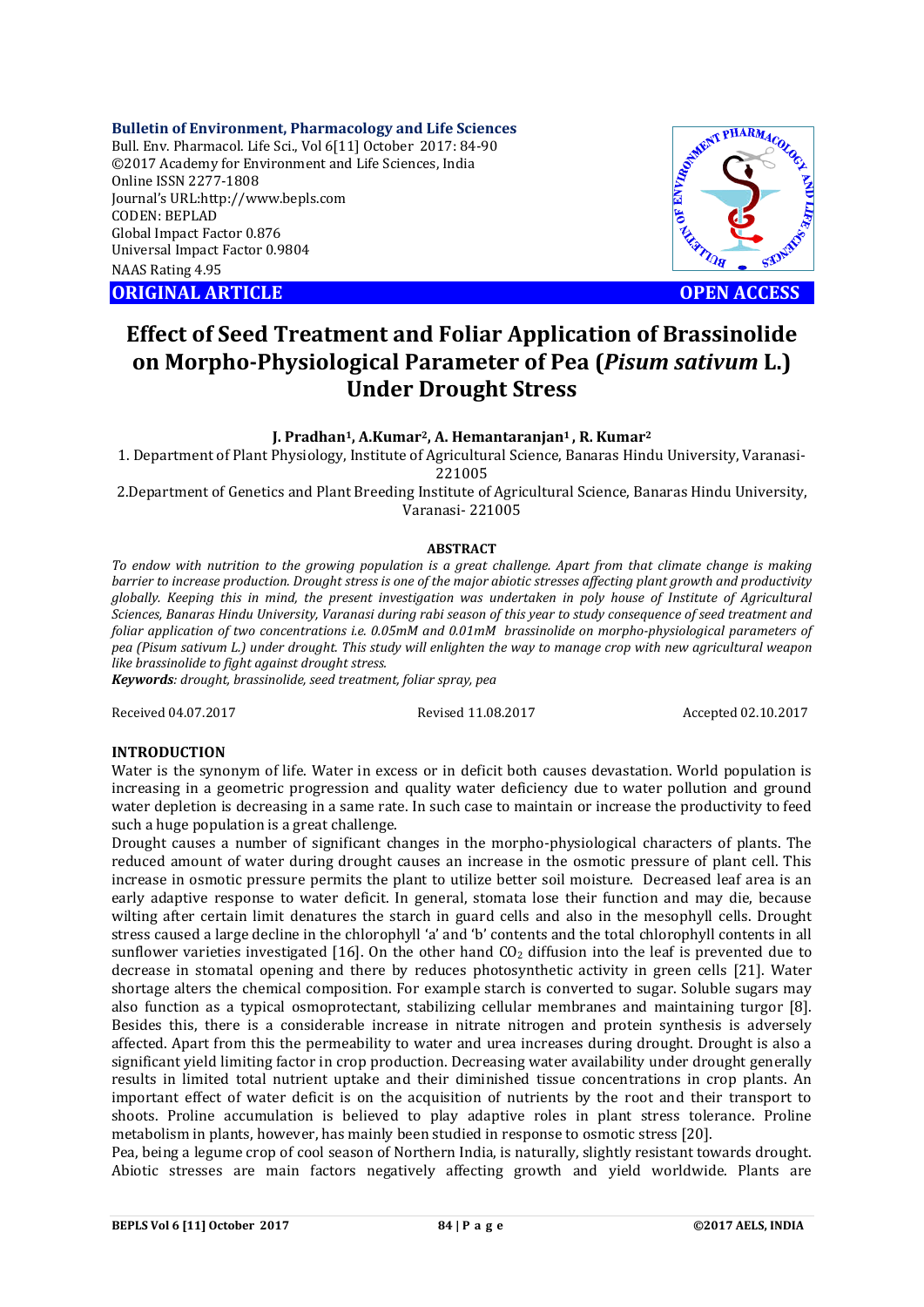continuously confronted with the harsh environmental conditions such as salinity, drought, heat, cold, flooding and heavy metal contamination. Drought stress has been reported to severely reduce the germination and seedling stage [12]. In a study on pea, drought stress impaired the germination and early seedling growth of five cultivars tested [17].

The question arises as to how to mitigate drought stress and or making the plants tolerant for maintaining growth and development of plants under stress. Certain organic chemicals and/or phytohormones/plant growth regulators have been reported in the recent years to have their potentials in alleviating harmful effects of some abiotic stresses by controlling plant growth regulations. Amongst known phytohormones and/or plant growth regulators, brassinolide (BL) has been identified as one of the brassinosteroids (BRs), which is a natural plant growth regulating substance with structural similarities to animal steroidal hormones [9]. They have a wide distribution in the plant kingdom and have been demonstrated to play role in stem elongation, pollen tube growth inhibition, induction of ethylene biosynthesis, proton pump activation, xylem differentiation and regulation of gene expression [14]. Exogenous application of BR to plant can have a growth promotion effect that increase carbonic anhydrase and nitrate reductase activities [10]. BRs were discovered after about 10 years of research, where only 40 mg of pure BL were finally isolated from 40 kg of rapeseed pollen [15] in order to determine its structure. Initial interest in BR was based on the growth promoting properties of pollen extract [1]. So far about 50 naturally occurring BRs have been identified with BL being the most active compound. BRs are involved in numerous plant processes such as: cell expansion and division, seed germination, xylem differentiation, reproductive development, pollen elongation and pollen tube formation. Furthermore, exogenous applications of BR have led to a broad spectrum of disease resistance [4]. Apparently BRs are also involved in responses to insects and might affect the development of antihervibory structures in tomato [5].

With regard to growth and development, Hunter [11] reported that treatment of soybean seedlings with 24-epibrassinolide at a concentration range between 0.1 and 10 nM contributed to inhibition of root and shoot length, dry weight and lateral root numbers. Bajguz [3] demonstrated by means of synchronously dividing cultures of the alga *Chlorella vulgaris* that accelerated increase in cell number and marked increase in nucleic acid and protein levels followed BR treatment. Fatkhutdinova *et al*. [6] reported that the mitotic rate increased in roots of wheat after treatment with 24-epibrassinolide while volumes of nucleoli were also increased, similar to the plant's response to treatment with cytokinin. Leubner– Metzger [13] compared exogenously applied BL and gibberellins to tobacco seed and observed different responses depending on the state of dormancy, or on whether imbibitions occurred in the dark or light. It was concluded that the two hormones acted in distinct pathways and it was assumed that gibberellin and light act in a common pathway, whereas BR directly enhances the growth of the emerging embryo independent of gibberellin.

Additionally, inhibitory effects were observed at the highest concentration confirming the typical hormonal action of BRs namely that a concentration below or above the optimum can contribute to opposite results. The current study is having target to access the effect of BL on morpho-physiological attributes in pea under drought stress. Apart from that it will focus on comparative study of seed treatment and foliar application of BL on pea.

# **MATERIALS AND METHODS**

# Location of the Experimental Site

The experimental site is located in the south eastern part of Varanasi city at 25°18' N latitude, 83°3' E longitude and at an altitude of 80.71 meter above mean sea level.

## Weather and Climate of the Location

Varanasi falls in a sub tropical climate and is subjected to extremes of weather condition i.e., extremely hot summer and cold winter. The temperature begins to rise from middle of February and reaches its maximum by May-June (mean maximum temperature 43.6°C) but has a tendency to decrease from July onwards touching the minimum in December- January (mean minimum temperature 8.2°C). The normal annual rainfall is about 1100 mm of which 88% are received from June to September as monsoon season rain, 5 to 7% in October to December as post monsoon and about 3.3% from January to February as winter season or pre monsoon season rains. The mean relative humidity of the area is about 66%, which rises up to 92% during July to September and falls down to 39% during the end of April to early June. Soil

Varanasi exists almost in the middle of Indo-Gangetic plain. In general, the soil is alluvial with sandy loam texture, deep, well drained and moderately fertile, being low in available phosphorus and potassium. The pH range is neutral to slightly alkaline. Experimental Details: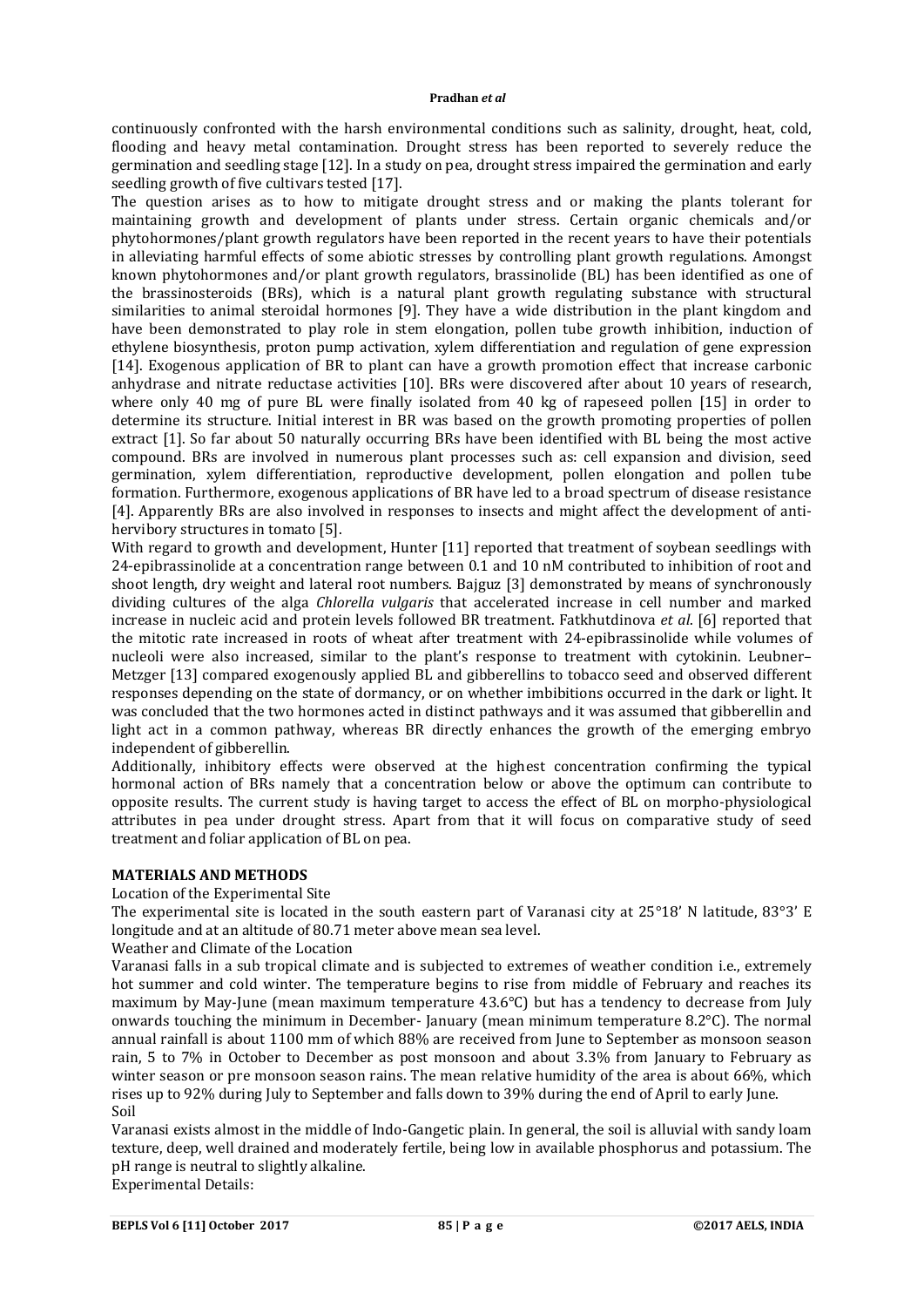Seed source Seeds of field pea (*Pisum sativum* L.), variety HUP-2, were provided from Department of Genetics and Plant Breeding, Institute of Agricultural Sciences, Banaras Hindu University, Varanasi. Chemical Source:

Brassinolide and other chemicals required for the biochemical analysis was obtained from the Department of Plant Physiology, Institute of Agricultural Sciences, Banaras Hindu University, Varanasi. Pot Filling and Seed Sowing:

Soil and FYM was collected from agricultural farm of the Institute of Agricultural Sciences, Banaras Hindu University, Varanasi. It was cleaned by removing the stones, weeds, etc. and the soil was used in the pots was dried, powdered and mixed with FYM in 1:3 (1FYM: 3 soil) ratio thoroughly. The pots were washed with tap water and then kept for drying. After then the pots were filled with soil. Seed treatment

Pea seeds (HUP-2) were subsequently washed in sterilized with 0.1% HgCl2 for 5 minutes and then washed with distilled water 3-4 times and dried. Seeds were treated in three categories in petridis containing water (for control) and BL (concentration 0.05mM and 0.01mM) respectively. Pot Experiment

30 pots were kept under net house condition and consistent care and precaution was taken. Seeds were sown in plastic pots filled with 3 Kg pulverized soil on. Seedlings were maintained at normal supply of moisture. Plants were watered in alternate day. Water stress treatment was started at 30 DAS. Normal plants were given alternate irrigation with tap water from the date of sowing to maturity and over there no stress is created. Drought stress or pre-anthesis drought stressed plants received irrigations with 5 days gap.

| ັ<br>T <sub>0</sub> | CONTROL                              |
|---------------------|--------------------------------------|
| T1                  | BL @ 0.01Mm                          |
| T <sub>2</sub>      | BL @ 0.05mM                          |
| T <sub>3</sub>      | BL @ 0.01mM + DROUGHT                |
| T4                  | BL@ 0.05mM + DROUGHT                 |
| T <sub>5</sub>      | BL @ 0.01mM (seed treated)           |
| T6                  | BL @ 0.05mM (seed treated)           |
| T7                  | BL @ 0.01mM (FOLIAR SPRAY + DROUGHT) |
| T8                  | BL @ 0.05mM (FOLIAR SPRAY + DROUGHT) |
| T9                  | BL UNTREATED + DROUGHT               |

The experiment was having following treatments.

## MORPHO-PHYSIOLOGICAL PARAMETERS

# PLANT HEIGHT (cm)

Plant height of one plant from each treatment and under each replication was measured from the base of the plant to the top of the main stem with meter scale and expressed in centimetre. The average of the height of four plants was considered.

ROOT LENGTH (cm)

Root length of a plant was measured in cm from the root tip to the base of the root. Root length of four plants was averaged.

LEAF NUMBER

Leaves number were counted as grown every after two day

RELATIVE WATER CONTENT (RWC)

Leaf relative water content (RWC) was determined from the fully expanded young leaves according to [7]. Leaf relative water content was calculated according to the equation: RWC  $(\%)$  = Fresh weight - Dry weight X 100 Saturated weight -Dry weight Fresh weight is the samples fresh weight, dry weight is the dry weight after oven-drying the leaves at 70°C for 48 h, and saturated weight is the turgid weight after rehydrating the leaves at 4°C.

MEMBRANE STABILITY

Membrane stability was estimated according to Sairam *et al*. [18]. Leaf material (0.1 g) was taken in 10 cm3 of double distilled water in two sets. One set was subjected to 40  $\degree$ C temperature for 30 min and conductivity of medium was recorded using a conductivity bridge (C1). Second set was kept in a boiling water bath (100 °C) for 10 min and its conductivity was also recorded (C2). Membrane stability index (MSI) was calculated as below:

 $MSI = [1 - (C1/C2)]' 100$ 

# ESTIMATION OF PROLINE CONTENT:

Free Proline content in the leaves was determined following the method of Bates *et al.* [2].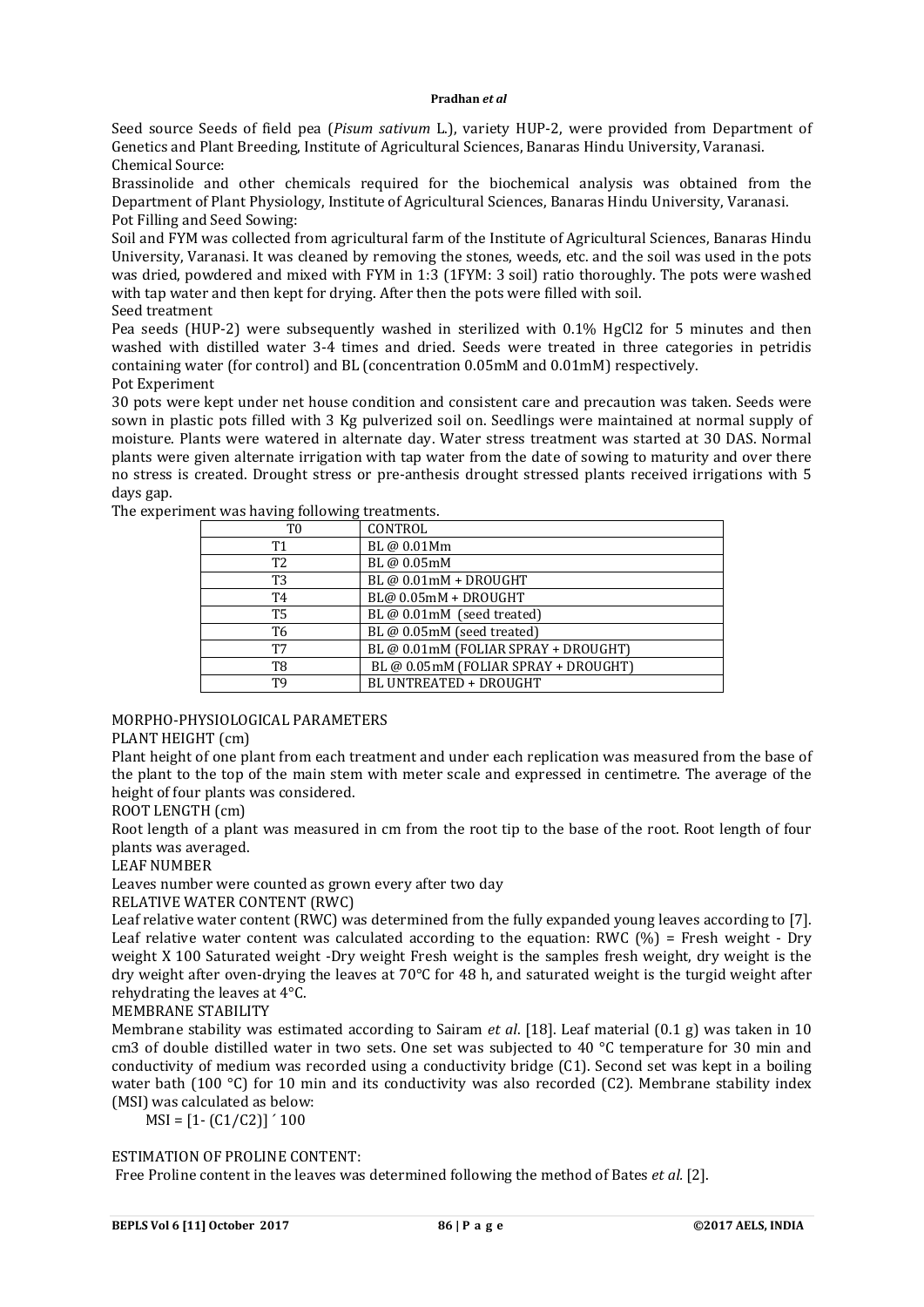Reagents used: (a) Acid Ninhydrin Reagent : For the preparation of acid ninhydrin reagent, 1.25 g of ninhydrin was dissolved in a mixture of warm 30mL of glacial acetic acid and 20 mL of 6 M Orthophosphoric acid with agitation.(b) Sulphosalicylic Acid (3 per cent) :Sulphosalicylic acid was prepared by dissolving 3.0 g of sulphosalicylic acid in 80 mL of distilled water then make up to 100 mL. (c) Glacial Acetic Acid (99.7 %), (d) Toluene (99.5 %).

Procedure for Proline Estimation:

Leaf sample (0.5 g) was homogenized in 5 mL of sulphosalicylic acid (3 %) using mortar and pestle. It was centrifuged at 6000 g for 10 min and supernatant was saved. Residue was again extracted twice with 5 mL of 3 per cent aqueous sulphosalicylic acid. All the supernatant fractions were pooled and final volume was made to 15 mL. Two mL of the extract was taken in the test tube and 2 mL of glacial acetic acid and 2 mL of ninhydrin reagent were added. The reaction mixture was boiled in water bath at 1000 for 30 min till brick red colour developed. After cooling the reaction mixture, 5 mL of toluene was added and then transferred to separating funnel and the absorbance read at 520 nm in spectrophotometer against toluene blank. Concentration of proline in the plant samples was estimated by referring to a standard curve of proline.

# **RESULTS AND DISCUSSION**

## PLANT HEIGHT (cm)

The data on shoot length with different treatments were recorded under four growth periods (21 DAS, 27 DAS, 33 DAS, 39 DAS) are presented in Table 1 There was a significant decrease in shoot length under drought stress. The plants under drought condition treated with BL @ 0.01mM and 0.05mM showed continuous reduction in shoot length and the plants under normal condition treated with BL @ 0.01 mM exhibited better responses towards plants height, as compared to plants treated with BL @ 0.05mM as well as control plants. The plants under normal condition treated with BL @ 0.05mM showed slightly increased the plant height after foliar application as compared to plants treated with BL @ 0.01mM under normal condition.

Table: 1 Effect of BL on root length (cm) of pea (*Pisum sativum* L*.*) at different days after sowing (DAS)

|                  | 21 DAS | 27DAS | 33 DAS | 39 DAS |
|------------------|--------|-------|--------|--------|
| T0               | 24.83  | 29.33 | 31.5   | 33.5   |
| T <sub>1</sub>   | 23.16  | 28    | 30.1   | 31.5   |
| T2               | 20.6   | 25.5  | 27.6   | 29.3   |
| T <sub>3</sub>   | 24.16  | 26.83 | 28.4   | 30.3   |
| T4               | 23.5   | 27    | 29.5   | 32.1   |
| <b>T5</b>        | 19.5   | 22.5  | 23.5   | 24.3   |
| T <sub>6</sub>   | 21.66  | 21.1  | 22.6   | 23.8   |
| T7               | 17.33  | 19.6  | 22.6   | 23.4   |
| T8               | 16.6   | 21.6  | 22     | 22.4   |
| T <sub>9</sub>   | 17     | 20    | 21.8   | 24     |
| SEm <sub>±</sub> | 0.36   | 0.49  | 0.53   | 0.51   |
| CD5%             | 2.3    | 1.9   | 2.18   | 2.4    |

As observed, drought stress reduced plant height whereas foliar application of brassinolide increased plant height as well as leaf number. Increased root growth may result in reduced growth of shoot and resulted in change of the root: shoot ratio. This might be due to a greater decrease in growth of tops with a view to minimize water loss and a rapid increase in root growth in search of moisture under moisture stress condition. Seeds treated with different concentration of brassinolide showed high frequency of germination.

## ROOT LENGTH (cm)

The data on root length at different treatment was recorded at four growth stages, i.e., 21 DAS, 28 DAS, 34 DAS and 39 DAS which are presented in Table 2. The morphological observation exhibited increased length of roots under drought condition as compare to control plant (T0). The plants under induced drought when treated with foliar spray of BL  $\omega$  0.01 and BL  $\omega$  0.05 showed increased root length while root length reduced in BL untreated plants under induced drought stress. Plants grown under normal condition treated with foliar spray of BL  $\omega$  0.01 and BL  $\omega$  0.05 exhibited slight increase in the length of roots.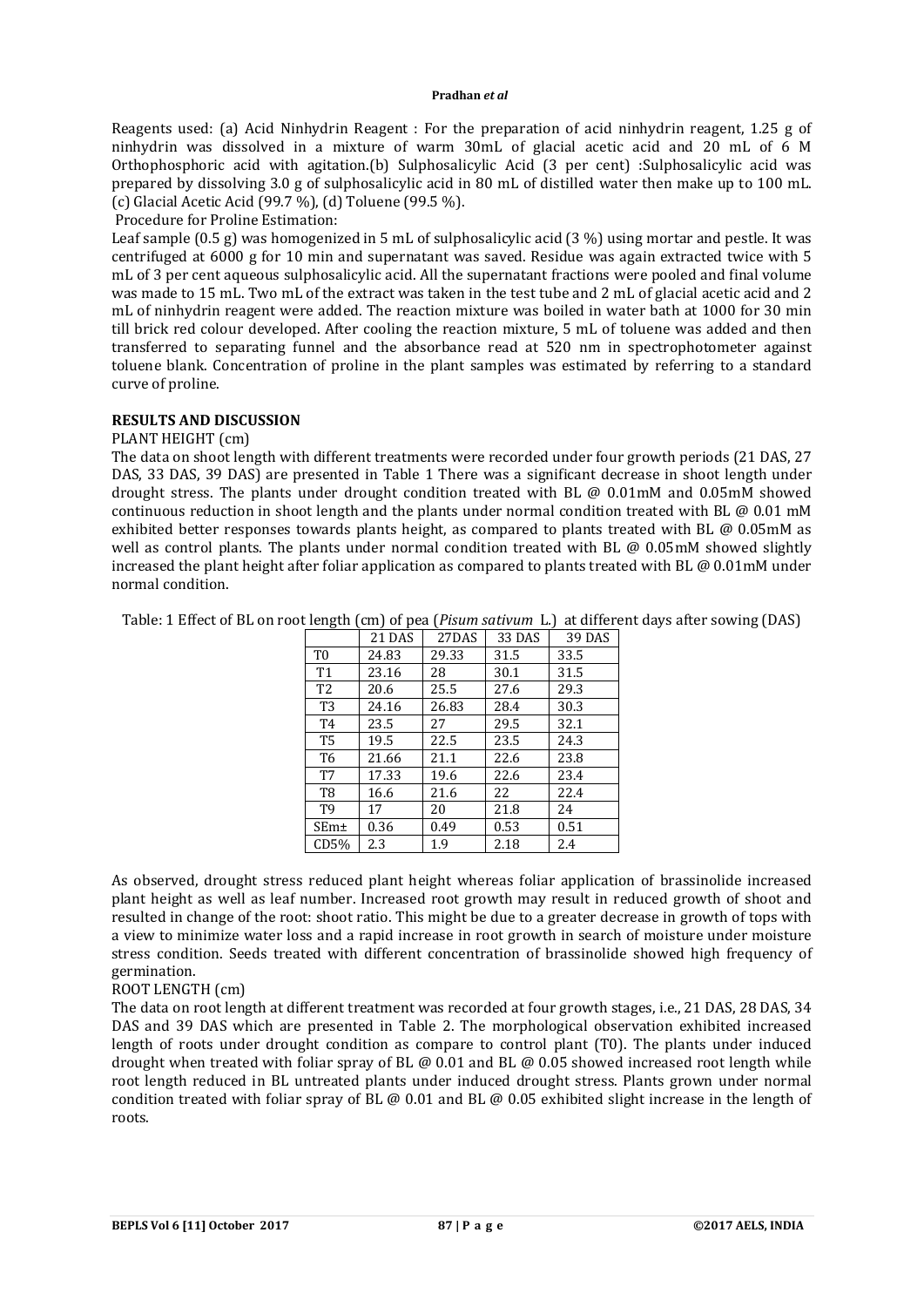| <b>TREATMI</b> | 21 DAS | 27 DAS | 33 DAS | <b>39 DAS</b> |
|----------------|--------|--------|--------|---------------|
| T <sub>0</sub> | 9.5    | 9      | 8      | 7             |
| T <sub>1</sub> | 7.5    | 10.5   | 9      | 8             |
| T <sub>2</sub> | 10.5   | 9.5    | 7      | 9.5           |
| T <sub>3</sub> | 7.5    | 11     | 11.5   | 9             |
| T <sub>4</sub> | 10.5   | 6      | 6      | 10            |
| T <sub>5</sub> | 8      | 9      | 8      | 7             |
| T6             | 8.5    | 7.5    | 9      | 10            |
| T7             | 9.5    | 8.5    | 9      | 7             |
| T <sub>8</sub> | 7      | 11     | 7      | 13            |
| T <sub>9</sub> | 9      | 11     | 8      | 8             |
| SEm±           | 0.54   | 0.39   | 0.45   | 0.51          |
| CD5%           | 2.16   | 1.56   | 1.8    | 2.3           |

Table 2. Effect of BL on root length (cm) of pea (*Pisum sativum* L*.*) at different days after sowing (DAS)

# NUMBER OF LEAVES PLANT-1

The data of leaves number plant<sup>1</sup> was recorded at seven days interval under four growth periods (21 DAS, 27DAS, 33 DAS and 39 DAS) are presented in Table 3. The plants under normal condition treated with brassinolide (BL) @ 0.05mM showed high number of leaves as compared to the plants treated with BL @ 0.01mM whereas plants under drought condition treated with BL @ 0.05mM exhibited increased number of leaves as compared to other plants, which grown under drought condition. The foliar spray of BL showed increased leaf number under normal condition. Under drought condition plants treated with foliar spray of BL @ 0.05mM showed barely good response for increased number of leaves.

Table 3. Effect of BL on number of leaves plant<sup>-1</sup> on pea (*Pisum sativum L.*) at different days after showing  $(0.8)$ 

| ן טמען           |        |               |        |               |
|------------------|--------|---------------|--------|---------------|
| <b>TREATMENT</b> | 21 DAS | <b>27 DAS</b> | 33 DAS | <b>39 DAS</b> |
| T <sub>0</sub>   | 24.83  | 26.5          | 29.1   | 29.6          |
| T <sub>1</sub>   | 23.16  | 18.3          | 21     | 24.3          |
| T <sub>2</sub>   | 20.6   | 24.6          | 28.6   | 30.66         |
| T <sub>3</sub>   | 20.8   | 22            | 24.6   | 26.3          |
| T <sub>4</sub>   | 23.5   | 20.8          | 25.5   | 21.6          |
| T <sub>5</sub>   | 19.5   | 14.8          | 15.1   | 14            |
| T <sub>6</sub>   | 21     | 19            | 20.5   | 20.6          |
| T7               | 17.3   | 14.16         | 18     | 20            |
| T8               | 16.3   | 17.1          | 16.1   | 16.3          |
| T9               | 17     | 15            | 14.6   | 15.6          |
| T <sub>10</sub>  | 18.66  | 13.3          | 13.6   | 15            |
| SEm <sub>±</sub> | 0.25   | 0.8           | 0.12   | 0.33          |
| CD5%             | 1.73   | 2.45          | 0.91   | 2.5           |

## RELATIVE WATER CONTENT (%)

In the present investigation it was found that per-cent of RWC level decreased under drought condition as compared to control plant. RWC increased after 28 DAS under normal condition. Foliar treatment of BL @ 0.05mM showed increment in RWC level as compared to the plats treated with BL @ 0.01mM. In this experiment it is observed that reduction of the RWC level with the decrease in the amount of water available in the pots.

Table 4. Effect of brassinolide on leaf relative water content (%) in field pea (*Pisum sativum* L.) at

| different days after showing (DAS) |        |        |        |
|------------------------------------|--------|--------|--------|
| TREATMENT                          | 21 DAS | 27 DAS | 33 DAS |
| T <sub>0</sub>                     | 48     | 60     | 81     |
| <b>T1</b>                          | 83     | 88     | 90     |
| T <sub>2</sub>                     | 84     | 59     | 75     |
| T <sub>3</sub>                     | 78     | 60     | 73     |
| T <sub>4</sub>                     | 77     | 59     | 78     |
| T5                                 | 83     | 68     | 59     |
| T6                                 | 59     | 66     | 57     |
| T7                                 | 70     | 72     | 85     |
| T8                                 | 78     | 63     | 65     |
| <b>T9</b>                          | 79     | 67     | 58     |
| SEm±                               | 0.55   | 0.63   | 0.78   |
| CD5%                               | 1.22   | 2.06   | 1.99   |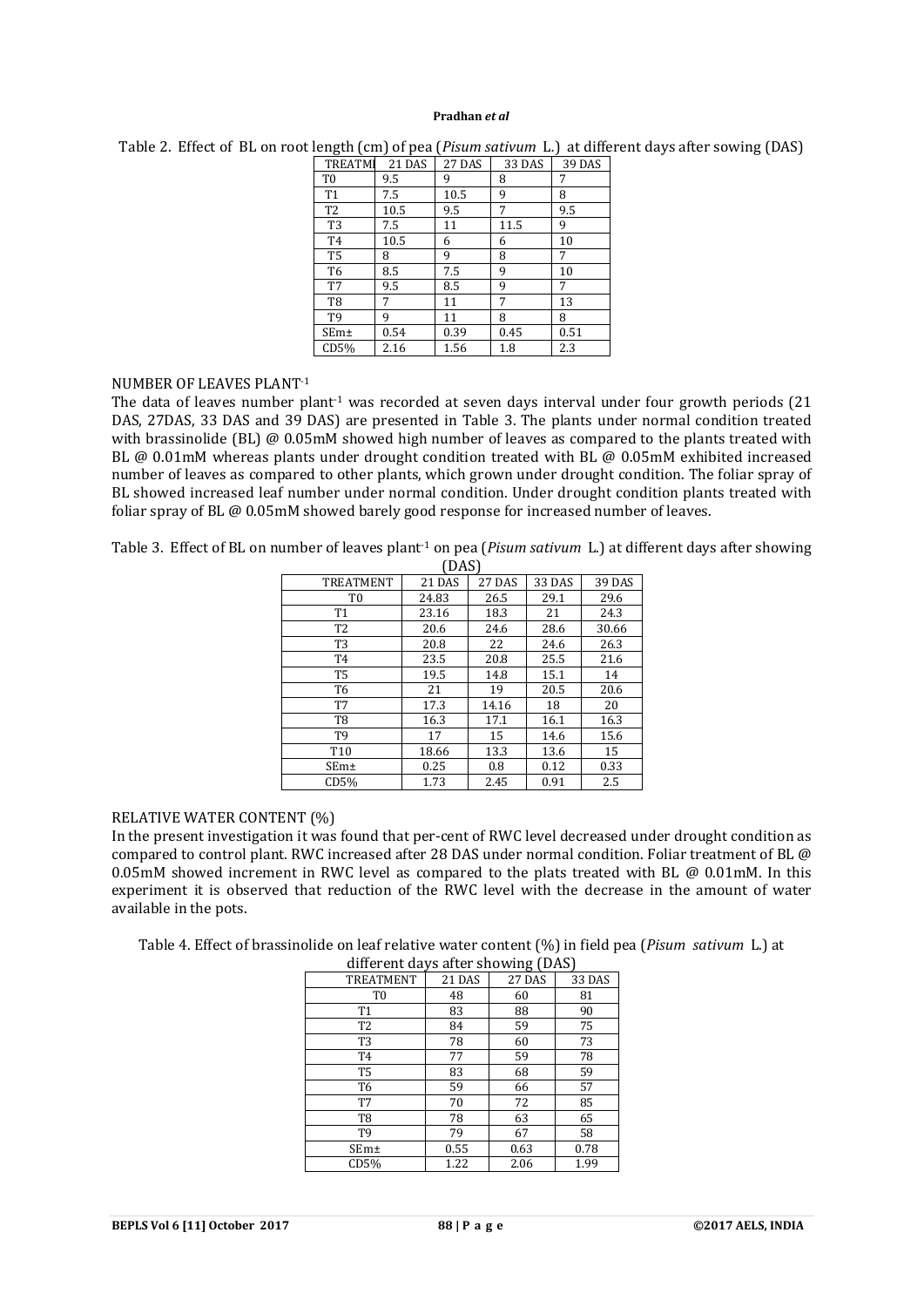Further, relative water content, leaf water potential, stomatal resistance, rate of transpiration, leaf temperature and canopy temperature are important characteristics that influence plant water relations. Relative water content of wheat leaves was higher initially during leaf development and decreased as the dry matter accumulated and leaf matured [19]. In present investigation, RWC decreased under drought condition. A decrease in the relative water content in response to drought stress has been noted in wide variety of plants..

# MEMBRANE STABILITY INDEX (MSI)

The data of membrane stability index was recorded under three growth periods (21 DAS, 23 DAS, 33 DAS) which are presented in Table 5 In present investigation the data exhibited level of membrane stability index decrease under drought condition. The plants under normal condition treated with BL @ 0.05mM and 0.01mM showed high level of MSI as compared to the control plants.

Table 5. Effect of brassinolide on membrane stability index (MSI) in field pea (*Pisum sativum* L.) at different days after showing (DAS)

| <b>TREATMENT</b> | 21 DAS | 27 DAS | 33 DAS |
|------------------|--------|--------|--------|
| T <sub>0</sub>   | 23.95  | 20.5   | 22     |
| T <sub>1</sub>   | 28.7   | 22.5   | 24.6   |
| T <sub>2</sub>   | 31.8   | 25.49  | 23.84  |
| T <sub>3</sub>   | 24.1   | 21.6   | 19.1   |
| T4               | 28.3   | 24.38  | 22.2.  |
| T5               | 26.4   | 17.4   | 24.1   |
| T <sub>6</sub>   | 19.98  | 22.75  | 20.03  |
| T7               | 26.6   | 24.17  | 11.17  |
| T <sub>8</sub>   | 24.19  | 22.2   | 16.9   |
| Т9               | 19.18  | 25.94  | 18.9   |
| SEm <sub>±</sub> | 0.32   | 0.16   | 0.9    |
| CD5%             | 1.05   | 1.23   | 1.77   |

PROLINE CONTENTS (μg g-1 fresh weight)

In this present investigation the amount of proline contents was estimated under drought and normal condition at 33 DAS which are presented in Table 6. It was found that amount of proline contents increased under drought condition. The plants under drought condition treated with BL  $@0.01$  showed high increasement of proline contents. Under normal condition plants exhibited decreased the amount of proline level.

Table 6. Effect of brassinolide on proline content ( $\mu$ g g<sup>-1</sup> fresh weight) in field pea(*Pisum sativum* L.) at 33 days after showing (DAS)

| <b>TREATMENT</b> | 33 DAS  |
|------------------|---------|
| T <sub>0</sub>   | 428.09  |
| T <sub>1</sub>   | 255.093 |
| T <sub>2</sub>   | 257.11  |
| T <sub>3</sub>   | 244.83  |
| T <sub>4</sub>   | 383.84  |
| T <sub>5</sub>   | 368.78  |
| T <sub>6</sub>   | 284.45  |
| T7               | 515.41  |
| T8               | 577.28  |
| T <sub>9</sub>   | 489.72  |
| SEm±             | 0.86    |
| CD5%             | 2.33    |

## **CONCLUSION**

On the basis of present investigation, it was concluded that drought stress caused significant reduction in plant height and leaves number. Drought also results in alteration in plant metabolism. The present study indicated that foliar sprayed brassinolide caused a number of physiological and biochemical changes in the seedlings, including increased content of antioxidants and free proline content. The response of the antioxidant enzymes to exogenously applied BR was different. It depended on the level of stress and the BR concentration. The most effective dose of brassinolide under stress conditions was found to be 0.05mM.